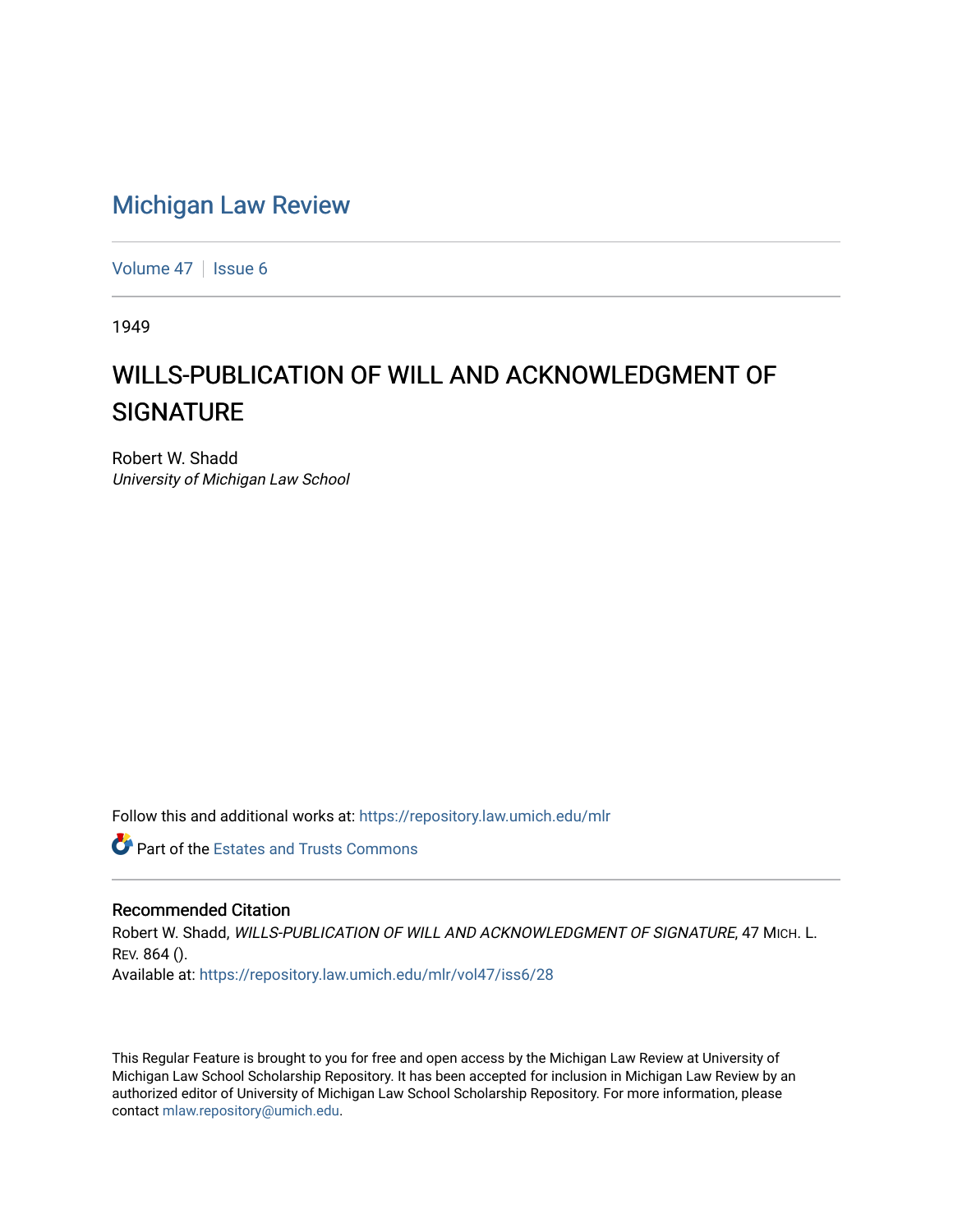WILLS-PUBLICATION OF WILL AND ACKNOWLEDGMENT OF SIGNATURB-Testatrix telephoned two friends, asking them to come to her home and witness her will. When they arrived, the document was lying on a table in testatrix' presence, and she declared, "Here is the pen, sign it." Both witnesses were positive testatrix did not sign in their presence. The evidence, while not conclusive, also tended to show that neither witness saw the signature, testatrix having signed on page seven while the document was opened to the attestation clause on page eight. The superior court admitted the will to probate over appellant's objection that testatrix had failed to meet the statutory requirements for execution. On appeal, *held,*  affirmed. *In re Gray's Estate,* (Cal. 1948) 201 P. (2d) 392.1

<sup>1</sup> The most complete statement·of facts will be found in Re Gray's Estate, 75 Cal. App. (2d) 386, 171 P. (2d) 113 (1946), an earlier contest by other heirs.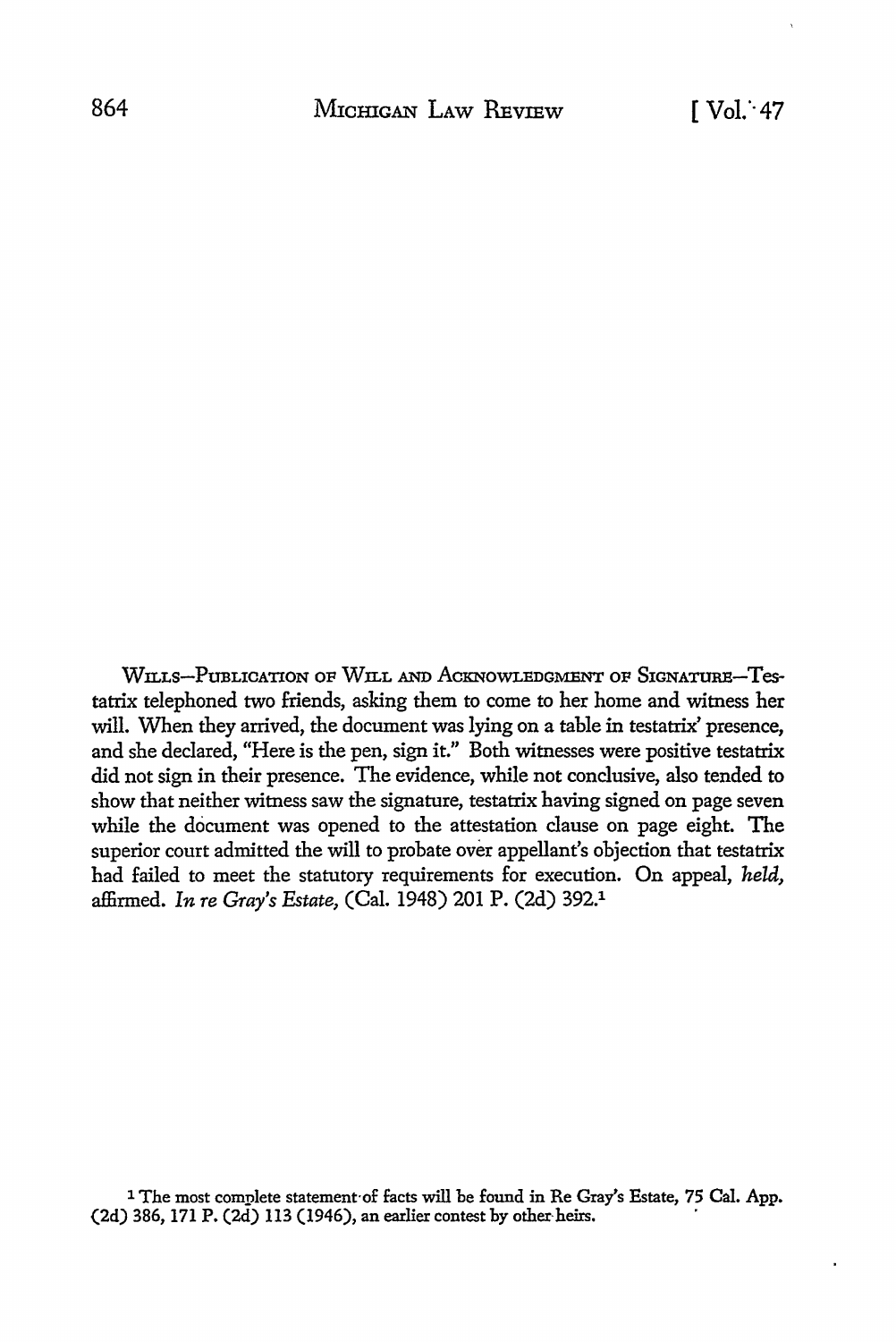The California probate code is modeled on the English Statute of Wills,<sup>2</sup> requiring that the testator must, in the presence of two witnesses, subscribe or acknowledge a prior signature, and must declare that the instrument is his will.<sup>3</sup> California courts have long held that the requirement of publication may be satisfied by testator's conduct and actions, an oral declaration being unnecessary.4 The court in the principal case had little difficulty in finding sufficient publication,<sup>5</sup> but a more serious dispute involved acknowledgment of testatrix' signature. The overwhelming weight of authority is that the witnesses must see, or have an opportunity to see, the testator's signature, and that where a document is so placed or folded that this is impossible, there is no acknowledgment.6 Under this view, publication is not a substitute for signature acknowledgment.<sup>7</sup> Reasons assigned for the rule are that there can logically be no acknowledgment where the signature is invisible,<sup>8</sup> that witnesses cannot identify the document as a will when they do not know whether it is signed,<sup>9</sup> and that witnesses must see the signature so that they can later identify it.<sup>10</sup> A very few courts have held that acknowledgment of the will is a sufficient acknowledgment of the signature, generally on the theory that the majority rule allows "designing witnesses" or witnesses with defective memories to defeat the testator's intent.11 The court in the principal case seems to adopt this minority position, relying on the opinion in *Re Estate of Abbey.12* However, the pertinent portions of the latter opinion are dicta; in that case, the signature of the testator was on the same page as those of the witnesses, and an attorney called this to the witnesses' attention. The court recognizes the factual distinction between the *Abbey* case and the principal case.13 Nevertheless, it holds that the attestation clause of the will here involved, which recites that the will was signed and subscribed, is as effective as the actual exhibition in the *Abbey* case, and that the testimony of the subscribing witnesses does not overcome the presumption of due

<sup>2</sup>7 Wm. 4 & 1 Viet., c. 26 (1837).

s Cal. Probate Code (Deering, 1944) § 50, subd. 2 and 3.

<sup>4</sup> In re Estate of Silva, 169 Cal. 116, 145 P. 1015 (1915); In re Estate of Culberg, 169 Cal. 365, 146 P. 888 (1915). This is in line with the great weight of authority. See ATKINsoN, WxLLs 280 (1937); 1 PAGE, WILLs, 3d ed.,§ 378 (1941).

<sup>5</sup> Principal case at 396. See also Robbins v. Robbins, 50 N.J.Eq. 742, 26 A. 673 (1893), where making an appointment with witnesses, prior to execution, was held publication.

6 Cases collected in 127 A.L.R. 384 (1940). See also 34 HALsBURY's LAws OF ENG-LAND, 2d ed., 60 (1940).

<sup>7</sup>ATKINSON, WILLS 276 (1937); 1 PAGE, WILLS, 3d ed.,§ 381 (1941).

s Nunn v. Ehlert, 218 Mass. 471, 106 N.E. 163 (1914).

<sup>9</sup> In re Hitchler, 25 Misc. 365, 55 N.Y.S. 642 (1898).

10 In re Mackay, 110 N.Y. 611, 18 N.E. 433 (1888). The facts of this case are strikingly similar to the principal case.<br><sup>11</sup> In re Bragg, 106 Mont. 132, 76 P. (2d) 57 (1938), is probably the leading case. See

also Brilie v. Wilkie, 373 ill. 409, 26 N.E. (2d) 475 (1940); Eggleston v. Eggleston, 16 Ohio C.C. (n.s.) 455 (1907). A few early New York cases which took this position have long been overruled. See 127 A.L.R. 384, 389 (1940).

12 183 Cal. 524, 191 P. 893 (1920).<br><sup>13</sup> By reference to the holding in Re Gray's Estate, 75 Cal. App. (2d) 386 at 391, 171 P. (2d) 113 (1946).